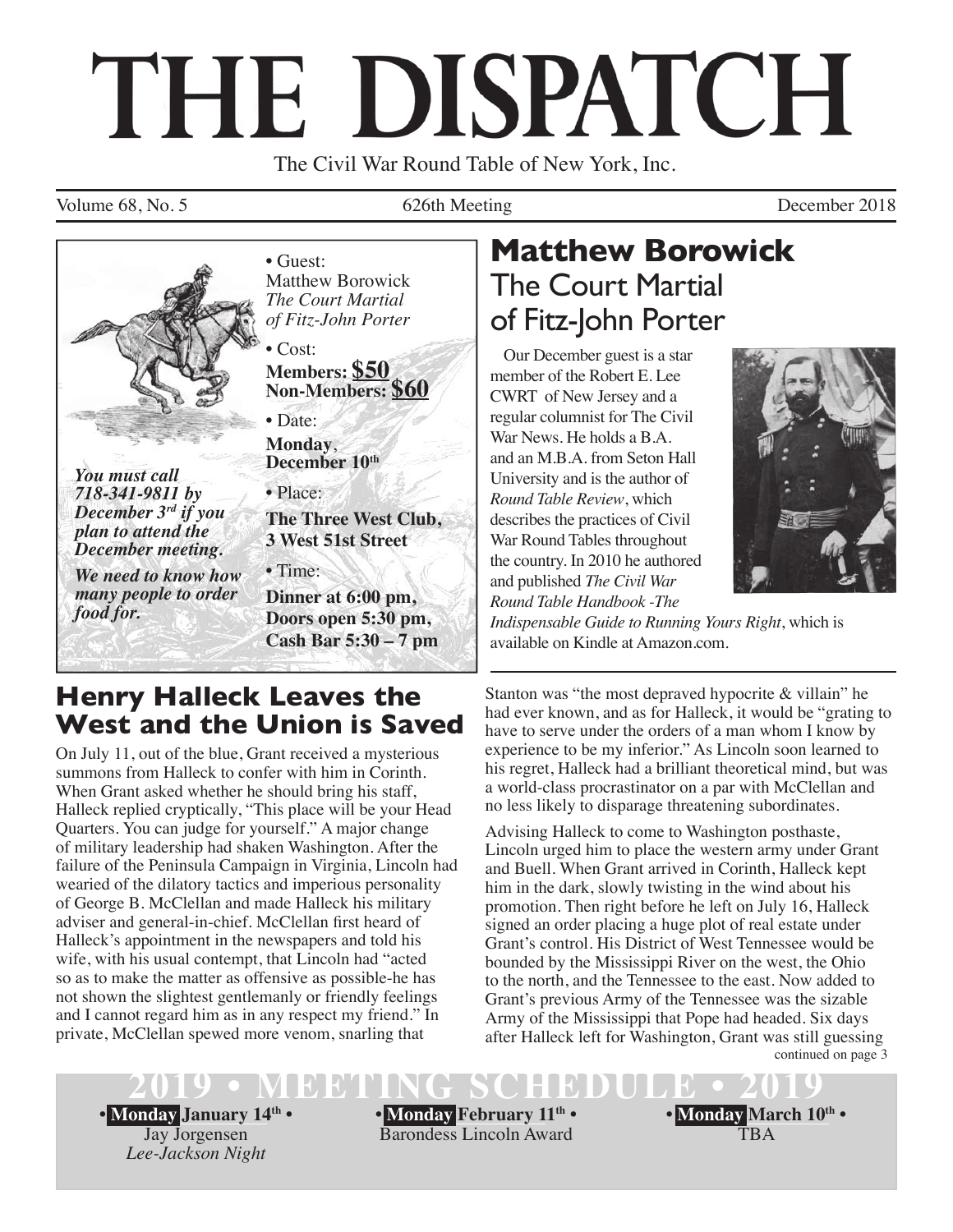## **President's Message**

To all of our members, the Civil War Round Table of New York has added yet another incredible year to our storied history. Our members have had lively experiences both at meetings and on trips, while our speakers have yet to fail us in being both engaging and informative. There is one unfortunate note for this month, as our December speaker, the legendary Dr. Bud Robertson, has fallen ill, and will regretfully be unable to join us. The members of our Round Table extend him our best wishes for a speedy recovery. Our Vice President of Programming, Kristofer Kasnicki, is working on securing a suitable replacement as of this writing.

Our November meeting was a smash hit with Professor Peter S. Carmichael. While we deviated from our usual theme of West Point night, it seemed appropriate to mark Veterans' Day – and the 100th anniversary of Armistice Day – with a slightly different focus, the common soldier in the Civil War. Professor Carmichael has also mentioned that members of our Civil War Round Table will be offered discounts to attend the 2019 Civil War Institute summer conference in Gettysburg. We will remind members of the details closer to the date.

Speaking of Gettysburg, this year marked the 25th anniversary of the release of the film *Gettysburg*. Several members of our Round Table attended the anniversary screening and discussion this year, which featured, among numerous esteemed historians, director Ron Maxwell and actors Stephen Lang and Pat Falci. It was an experience to be remembered.

We are looking forward to our traditional Lee/Jackson night in January, where we will be welcoming author Jay Jorgensen for his take on the legacy left by Confederate leadership. In the meantime, please stay safe, enjoy the holiday season, and we look forward to seeing you in 2019!

*MICHAEL N. CONNORS*

# **DRESS CODE**

**Ladies and gentlemen: PLEASE**

No sneakers, no jeans, no tee shirts. Gentlemen, please wear a collared shirt. Let's dress like we are attending a business meeting.

**Thanks, The Management**

# **SUGGESTIONS**

**The Dispatch welcomes articles, book reviews (non-fiction only) and suggestions. Just send them in to our mailing address.** 

### **Dues are due**

If you haven't already paid your dues, please send your checks in now. After October, the price rises to \$60. If we don't hear from you by January 1, we will be obliged to drop your name from our mailing lists. Sorry about that. **We now have three yearly dues categories:**

|                    | <b>Individual</b> | Family |                    |
|--------------------|-------------------|--------|--------------------|
| <b>Basic</b>       | \$60              | \$80   |                    |
| <b>Silver</b>      | \$70              | \$95   |                    |
| Gold               | \$120             | \$170  |                    |
| <b>Out of Town</b> | \$25              | \$35   | (75 miles or more) |
| <b>Student</b>     | \$25              |        |                    |

New members please add \$10 initiation fee

You may choose any appropriate amount to send in, but it will be greatly appreciated if you are able to remit the amounts in the second or third categories.

**Send dues to CWRTNY 139-33 250th Street, Rosedale, N.Y. 11422 Do not include your dues and dinner payment on the same check.**





Founded January 24, 1951

The Dispatch is published monthly, except July and August, by

**The Civil War Round Table of New York, Inc.,**

139-33 250th Street, Rosedale, N.Y. 11422 Telephone CWRT/NY at (718) 341-9811

During business hours.

#### **OFFICERS**

President Michael Connors V.P. Programs Kris Kasnicki V.P. Operations Joan McDonough Secretary Pat Holohan Treasurer Bud Livingston

#### **BOARD OF DIRECTORS**

*Term Expiring 2019* William Finlayson Judith Hallock

*Term Expiring 2020* Paul Weiss Dan McCarthy

*Term Expiring 2021*

 Beth Connors Carolyn Roxon

 Margaret Echanique: Member at large

Editor E.A. (Bud) Livingston Copy Editor/

Club Liaison Joan McDonough P.R. Martin Smith

Merchandise Paul Weiss

**Email: cwrtnyc1@gmail.com Website: http://www.cwrtnyc.org**

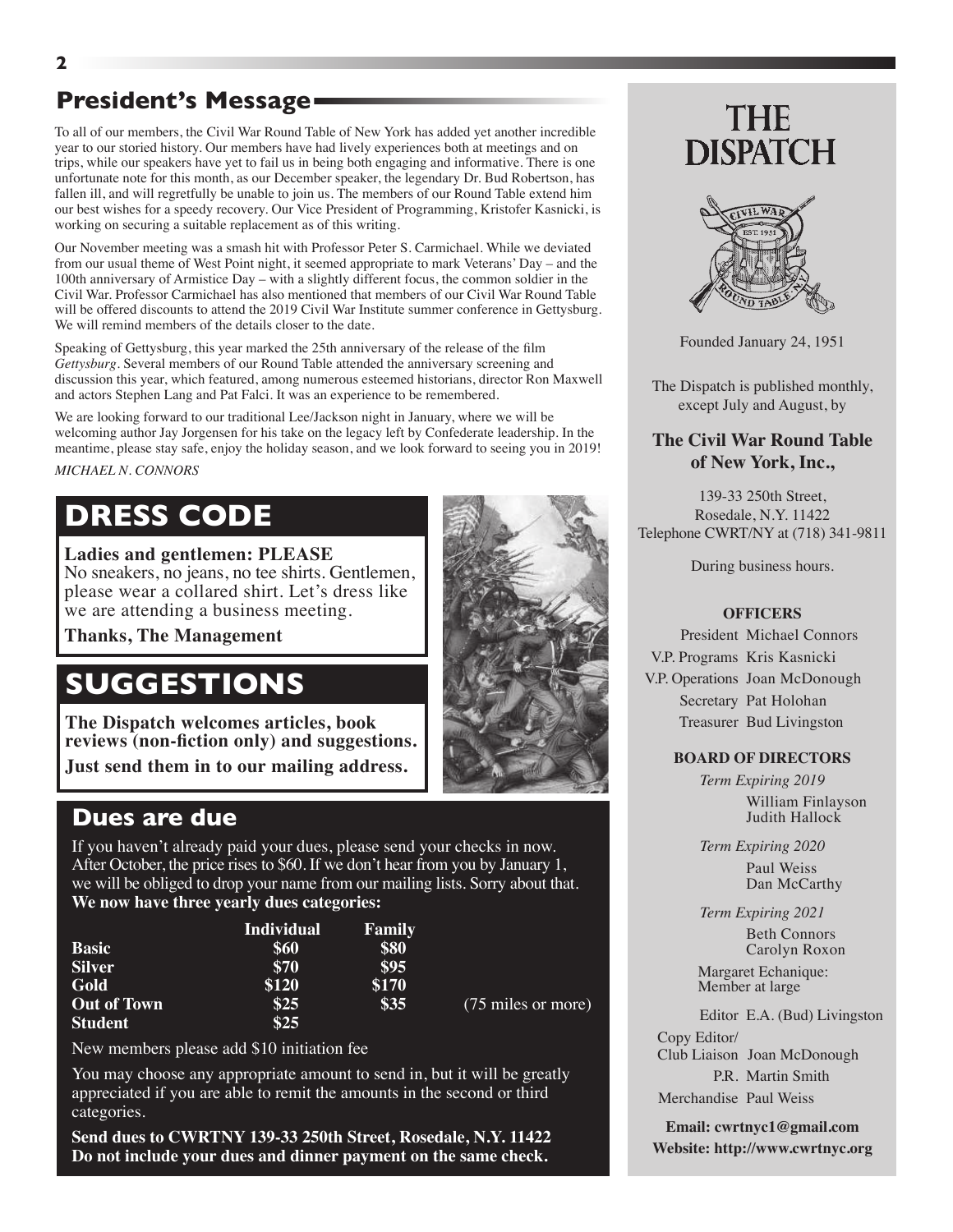## **December During the Civil War**

#### **1861**

**1** – President Lincoln rips up his Xmas card to G.B.McClellan and writes instead "How long would it require to actually get in motion?"

**9** – The Senate creates the Joint Congressional Committee on the Conduct of the War and the generals now hesitate and continually look over their shoulders.

#### **1862**

**13** – The Battle of Fredericksburg opens and unmitigated disaster follows.

**17** – General Grant issues his infamous Order No. 11 – "The Jews, as a class, violating every regulation of trade established by the Treasury Department …are hereby expelled from the department [ Kentucky, Tennessee, Mississippi] within 24 hours."

continued from page 1

what was afoot with Halleck and what position he might occupy. As shown in a letter to Washburne, Grant repaid Halleck's condescension and secret betrayals with awed respect: "I do not know the object of calling Gen. H. to Washington but if it is to make him Sec. of War, or Commander-in-Chief, Head Quarters at Washington, a better selection could not be made. He is a man of gigantic intellect and well-studied in the profession of arms. He and I have had several little spats but I like and respect him nevertheless".

In restoring Grant's command, Halleck broke up the enormous army he had led to Corinth. Deprived of troops and resources that might have made his new position more significant, Grant was thrown on the defensive amid a hostile population. Cavalry officer Philip H. Sheridan remembered how Grant "plainly showed that he was much hurt at the inconsiderate way in which his command was being depleted." Nonetheless, as he set up headquarters in Corinth, in a gracious house decorated with fragrant foliage, Grant was at last free of somebody staring over his shoulder and meddling with his decisions. In the fullness of time, Halleck's departure gave Grant much more room to maneuver. Remote from Washington, he was less ensnared in the backbiting politics and less endangered by any party faction. Unfortunately, he still hovered on the periphery of the nation's attention, which was riveted on events in Virginia, and this bias in perception would always harm his historic reputation.

Among the military men who disappointed Lincoln was Halleck, whose career went downhill after Second Manassas. He had been recommended for his new job by Pope and their reputations plummeted together. Afflicted by insomnia and hemorrhoids during the late-summer crisis in Virginia-he ingested opium to dull the pain-he fell apart under pressure. Later on Lincoln confided that Halleck "broke down-nerve and pluck all gone-and has ever since evaded all possible responsibility-little more than a

#### **1863**

**11** – Confederate Secretary of War Seddon admits serious defeats and reduced military effectiveness because of desertion, straggling and absenteeism. He recommends repeal of the substitute provision of the draft law.

**31** – The Richmond *Examiner* laments "Today closes the gloomiest year of our struggle," and adds "But cheer up. Things could be worse."

So they cheered up and everything got worse.

#### **1864**

**1** – Schofield's Federals elude Hood's forces at Franklin and add to the defensive line around Nashville under George H. Thomas, who never lost a battle when in command, {Per George Craig, 1985}

**15-16** – The ice thaws and Thomas's Army of the Cumberland crushes Hood's Army of Tennessee, leaving the Rebels "hopelessly broken." Hook really played Hell in Tennessee.

first-rate clerk." Just how low Halleck sank in Lincoln's estimation was made apparent that autumn when Attorney General Edward Bates ventured at a cabinet meeting that Halleck should command the army in person. According to Secretary of the Navy Gideon Welles, Lincoln said "that H. would be an indifferent general in the field, that he shirked responsibility in his present position, that he, in short, is a moral coward, worth but little except as a critic and director of operations, though intelligent and educated."

Excerpted from *Grant* by Ron Chernow